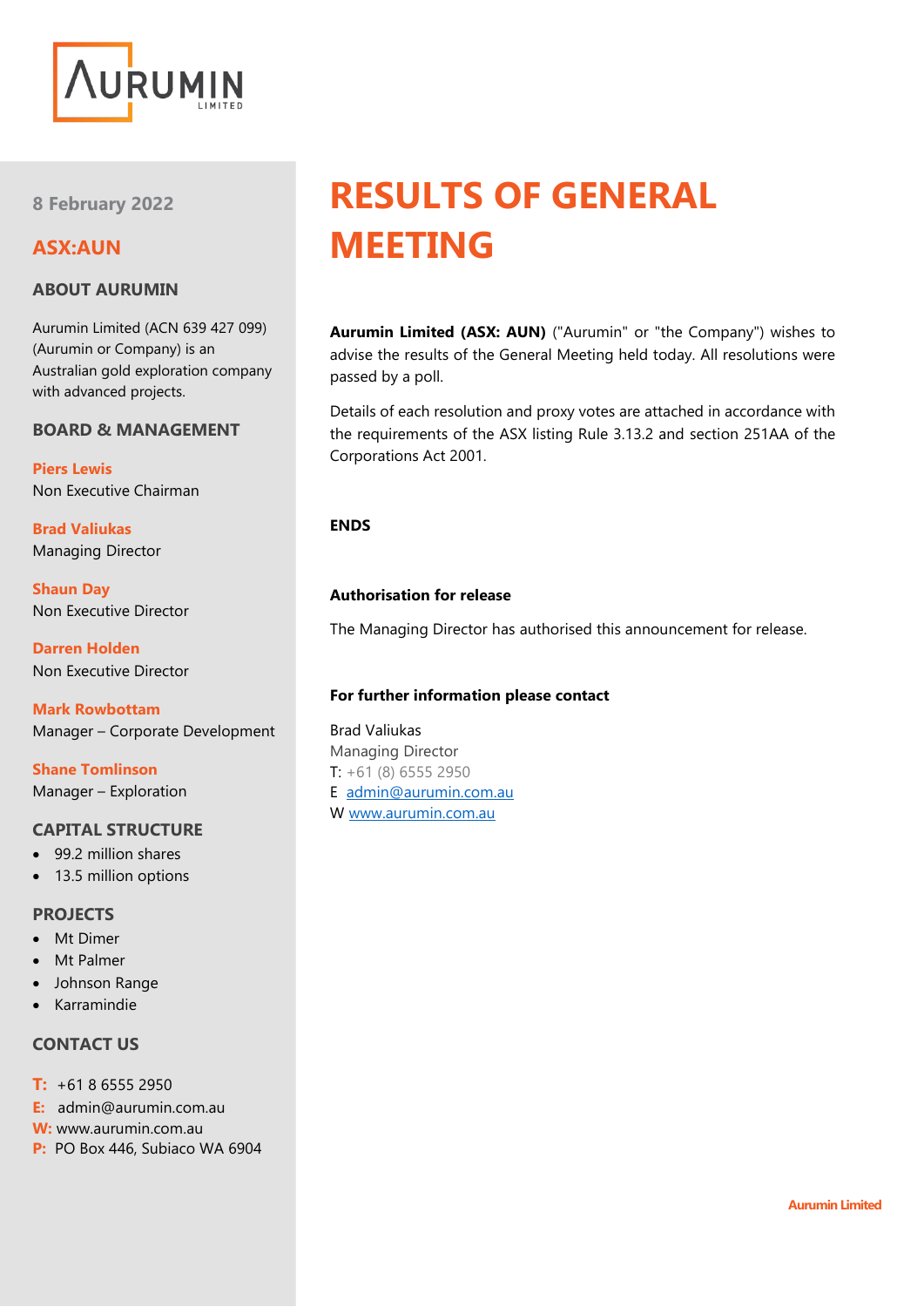## **AURUMIN LIMITED GENERAL MEETING Tuesday, 8 February 2022 Results of Meeting**

The following information is provided in accordance with section 251AA(2) of the Corporations Act 2001 (Cth) and ASX Listing Rule 3.13.2.

| <b>Resolution details</b>                                                                                 |                                  | Instructions given to validly appointed proxies<br>(as at proxy close) |                  |                              |                | Number of votes cast on the poll<br>(where applicable) |                  |           | <b>Resolution</b><br><b>Result</b>     |
|-----------------------------------------------------------------------------------------------------------|----------------------------------|------------------------------------------------------------------------|------------------|------------------------------|----------------|--------------------------------------------------------|------------------|-----------|----------------------------------------|
| <b>Resolution</b>                                                                                         | <b>Resolution</b><br><b>Type</b> | For                                                                    | <b>Against</b>   | Proxy's<br><b>Discretion</b> | <b>Abstain</b> | For                                                    | <b>Against</b>   | Abstain*  | <b>Carried /</b><br><b>Not Carried</b> |
| 1 - Approval to issue<br>Consideration Shares to Sellers                                                  | Ordinary                         | 21,719,114<br>92.99%                                                   | 86,474<br>0.37%  | 1,550,760<br>6.64%           | 3,530,000      | 23,329,374<br>99.63%                                   | 86,474<br>0.37%  | 3,530,000 | Carried                                |
| 2A - Ratification of prior issue<br>of Shares issued pursuant the<br>Placement under Listing Rule<br>7.1  | Ordinary                         | 21,323,088<br>93.14%                                                   | 20,000<br>0.09%  | 1,550,760<br>6.77%           | 3,530,000      | 22,933,348<br>99.91%                                   | 20,000<br>0.09%  | 3,530,000 | Carried                                |
| 2B - Ratification of prior issue<br>of Shares issued pursuant the<br>Placement under Listing Rule<br>7.1A | Ordinary                         | 21,323,088<br>93.14%                                                   | 20,000<br>0.09%  | 1,550,760<br>6.77%           | 3,530,000      | 22,933,348<br>99.91%                                   | 20,000<br>0.09%  | 3,530,000 | Carried                                |
| 3 - Approval to issue Options to<br>Lead Manager                                                          | Ordinary                         | 21,719,114<br>92.95%                                                   | 96,474<br>0.41%  | 1,550,760<br>6.64%           | 3,520,000      | 23,329,374<br>99.59%                                   | 96,474<br>0.41%  | 3,520,000 | Carried                                |
| 4 - Approval of issue of<br>Convertible Securities                                                        | Ordinary                         | 21,785,588<br>93.23%                                                   | 30,000<br>0.13%  | 1,550,760<br>6.64%           | 3,520,000      | 23,395,848<br>99.87%                                   | 30,000<br>0.13%  | 3,520,000 | Carried                                |
| 5 - Approval to issue Options to<br>Underwriter                                                           | Ordinary                         | 21,719,114<br>92.95%                                                   | 96,474<br>0.41%  | 1,550,760<br>6.64%           | 3,520,000      | 23,329,374<br>99.59%                                   | 96,474<br>0.41%  | 3,520,000 | Carried                                |
| 6A - Approval to issue Director<br>Options - Bradley Valiukas                                             | Ordinary                         | 6,594,094<br>37.37%                                                    | 456,474<br>2.59% | 10,594,918<br>60.04%         | 3,520,000      | 17,248,512<br>97.42%                                   | 456,474<br>2.58% | 3,520,000 | Carried                                |
| 6B - Approval to issue Director<br>Options - Piers Lewis                                                  | Ordinary                         | 15,638,252<br>88.62%                                                   | 456,474<br>2.59% | 1,550,760<br>8.79%           | 3,520,000      | 17,248,512<br>97.42%                                   | 456,474<br>2.58% | 3,520,000 | Carried                                |

\* Votes cast by a person who abstains on an item are not counted in calculating the required majority on a poll.